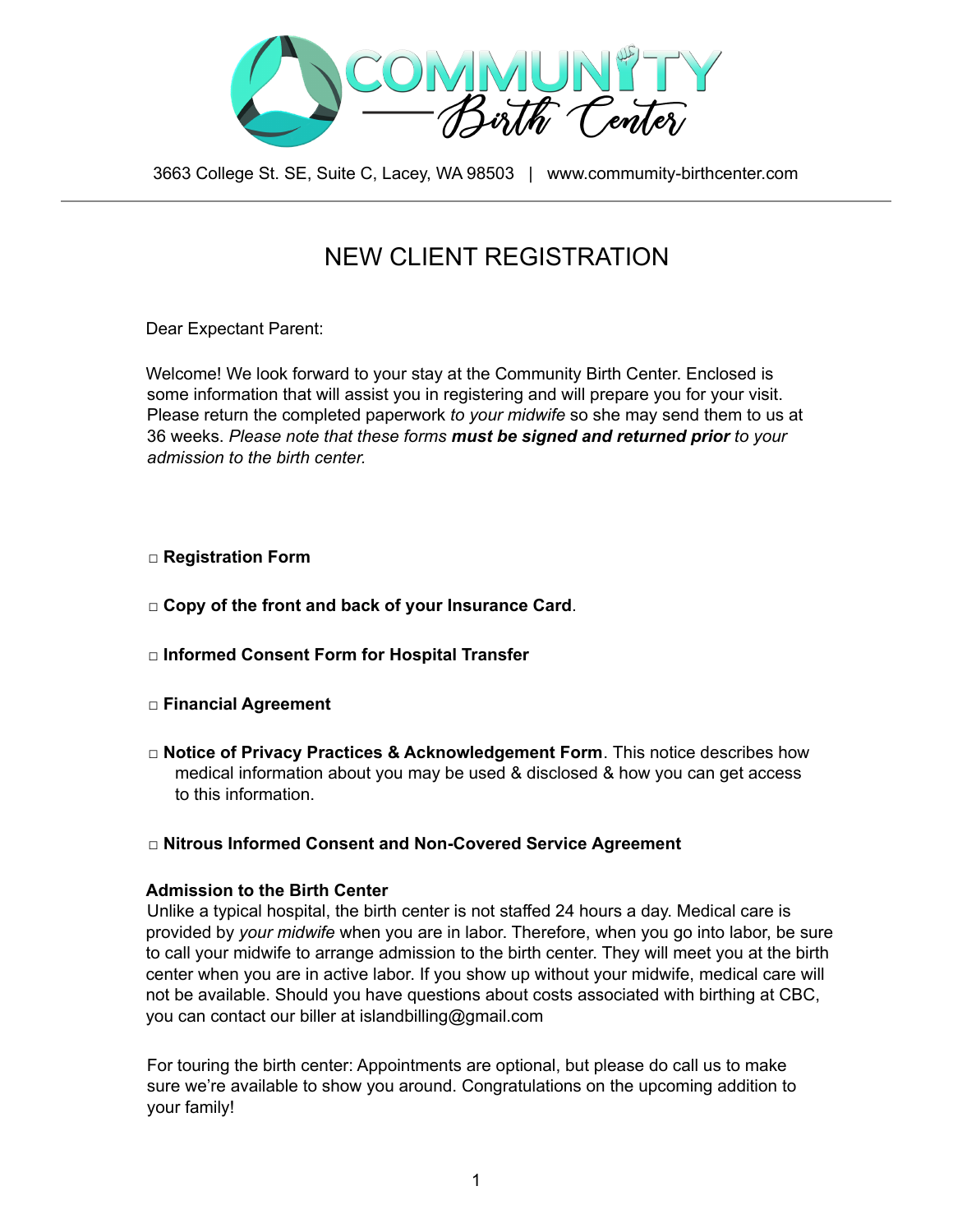

|                                                                          | Phone: (cell) _______________(home): ________________(work): ___________________                                                                                                                                               |  |  |  |
|--------------------------------------------------------------------------|--------------------------------------------------------------------------------------------------------------------------------------------------------------------------------------------------------------------------------|--|--|--|
|                                                                          | Occupation: Contract Contract Contract Contract Contract Contract Contract Contract Contract Contract Contract Contract Contract Contract Contract Contract Contract Contract Contract Contract Contract Contract Contract Con |  |  |  |
|                                                                          | E-Mail Address: National Address: National Address of Address Contract and Address Contract and Address Contract and Address Contract and Address Contract and Address Contract and Address Contract and Address Contract and  |  |  |  |
|                                                                          |                                                                                                                                                                                                                                |  |  |  |
|                                                                          |                                                                                                                                                                                                                                |  |  |  |
|                                                                          |                                                                                                                                                                                                                                |  |  |  |
|                                                                          | Occupation: Employer: Employer:                                                                                                                                                                                                |  |  |  |
|                                                                          |                                                                                                                                                                                                                                |  |  |  |
|                                                                          |                                                                                                                                                                                                                                |  |  |  |
|                                                                          | Phone: (cell) ___________________(home): ________________(work):________________                                                                                                                                               |  |  |  |
|                                                                          |                                                                                                                                                                                                                                |  |  |  |
| <b>Emergency Numbers/Message Phones</b>                                  |                                                                                                                                                                                                                                |  |  |  |
|                                                                          |                                                                                                                                                                                                                                |  |  |  |
|                                                                          | Name: Name: Name: Name: Name: Name: Name: Name: Name: Name: Name: Name: Name: Name: Name: Name: Name: Name: Name: Name: Name: Name: Name: Name: Name: Name: Name: Name: Name: Name: Name: Name: Name: Name: Name: Name: Name:  |  |  |  |
|                                                                          |                                                                                                                                                                                                                                |  |  |  |
|                                                                          | Phone: (cell) ____________________(home):________________(work):________________                                                                                                                                               |  |  |  |
| May we use this number as a message phone if we are unable to reach you? |                                                                                                                                                                                                                                |  |  |  |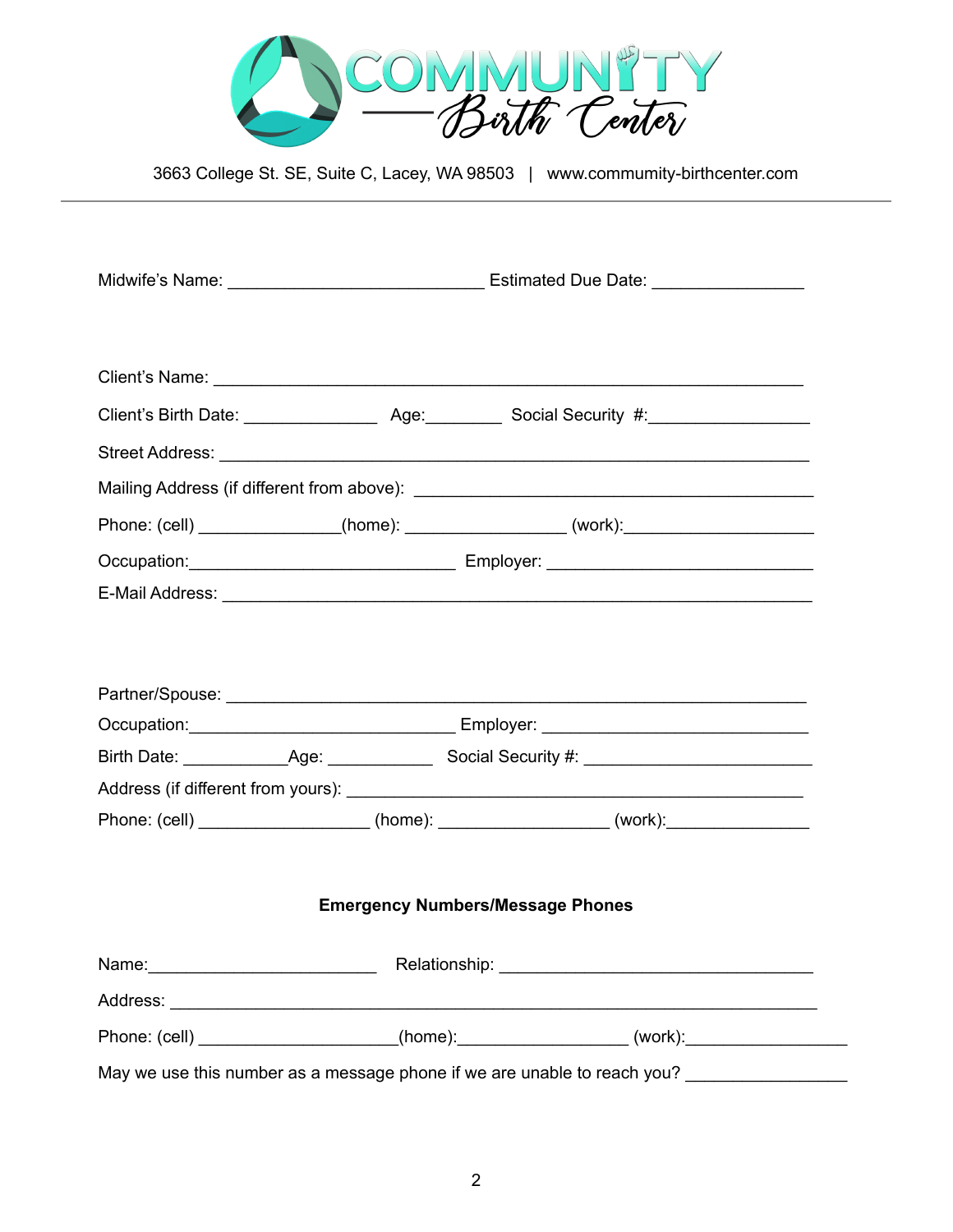

### **Insurance Information**

| Phone Number of Ins. Co. (should be on the card): _______________________________ |                                                                                  |  |  |
|-----------------------------------------------------------------------------------|----------------------------------------------------------------------------------|--|--|
|                                                                                   | Insured Employer: _________________________Work Phone#: ________________________ |  |  |
| Are you covered by Secondary Insurance? (Please Circle) Yes / No                  |                                                                                  |  |  |
|                                                                                   |                                                                                  |  |  |
| $ID \#:$                                                                          |                                                                                  |  |  |
| Phone Number of Ins. Co. (should be on the card):                                 |                                                                                  |  |  |

#### **Acknowledgement and Insurance Payment Authorization**

I certify that the information in this form is correct to the best of my knowledge. I hereby authorize the Community Birth Center or any of its representatives be paid directly by my insurance company. I also authorize Community Birth Center or any of its representatives to release any information necessary to process my insurance claim. I understand that insurance coverage is not a guarantee of payment and that ultimately I am responsible for paying my bill.

Signature of Client: \_\_\_\_\_\_\_\_\_\_\_\_\_\_\_\_\_\_\_\_\_\_\_\_\_ Date:\_\_\_\_\_\_\_\_\_\_\_\_\_\_\_\_\_\_\_\_\_\_\_\_\_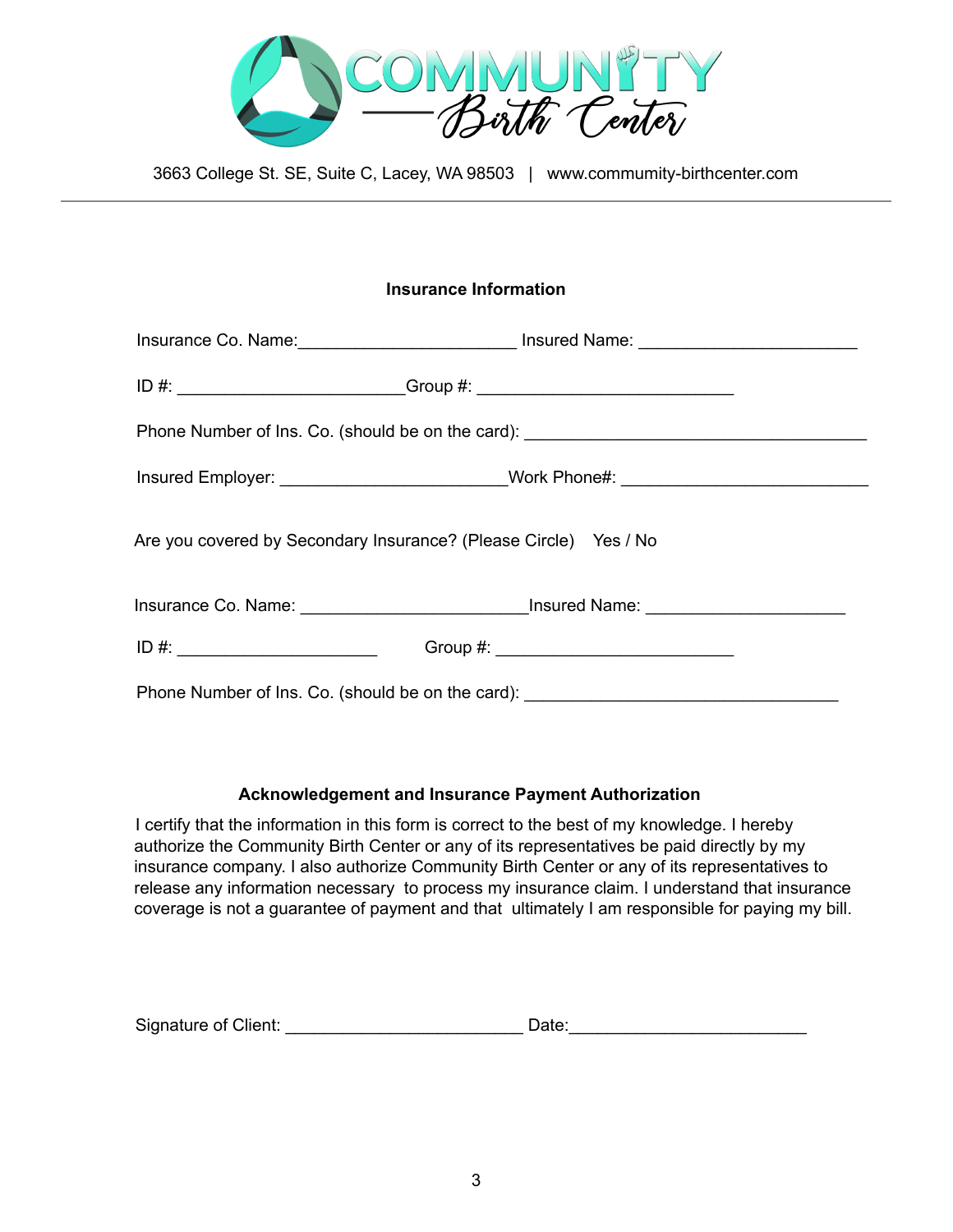

## **Birth Center Informed Consent & Plan for Hospital Transport**

Midwives with admitting privileges at the Community Birth Center (CBC) are expected to adhere to the Midwives' Association of Washington State (MAWS) *Standards for the Practice of Midwifery* (www.washingtonmidwives.org) in identifying "significant deviations from normal" and to consult with or transfer care to a hospital accordingly. Your midwife is also expected to maintain an active license to practice in Washington State, to be a member of MAWS, and carry appropriate malpractice insurance.

If, during your stay at CBC, your midwife determines the need for consultation or transport to a hospital, options are dependent on the clinical circumstances and are generally as follows:

| <b>Problem</b>                                                                                                                                   | <b>Mode of Transport</b> | <b>Hospital</b>                                                                                                                                      |
|--------------------------------------------------------------------------------------------------------------------------------------------------|--------------------------|------------------------------------------------------------------------------------------------------------------------------------------------------|
| Non-emergent labor<br>(antepartum) or<br>postpartum transfer                                                                                     | Private automobile       | Providence St. Peter's Hospital<br>(Olympia, WA)<br>Multicare Tacoma General<br>Hospital (Tacoma, WA)<br>St. Joseph's Medical Center<br>(Tacoma, WA) |
| Non-emergent neonatal<br>transfer of a stable infant                                                                                             | Private automobile       | Providence St. Peter's Hospital<br>(Olympia, WA)<br>Multicare Tacoma General<br>Hospital (Tacoma, WA)<br>St. Joseph's Medical Center<br>(Tacoma, WA) |
| Emergency transfer-time is of<br>the essence, additional<br>medical procedures needed en<br>route or additional emergency<br>assistance required | Medic Unit (911)         | Providence St. Peter's Hospital<br>(Olympia, WA)<br>Multicare Tacoma General<br>Hospital (Tacoma, WA)<br>St. Joseph's Medical Center<br>(Tacoma, WA) |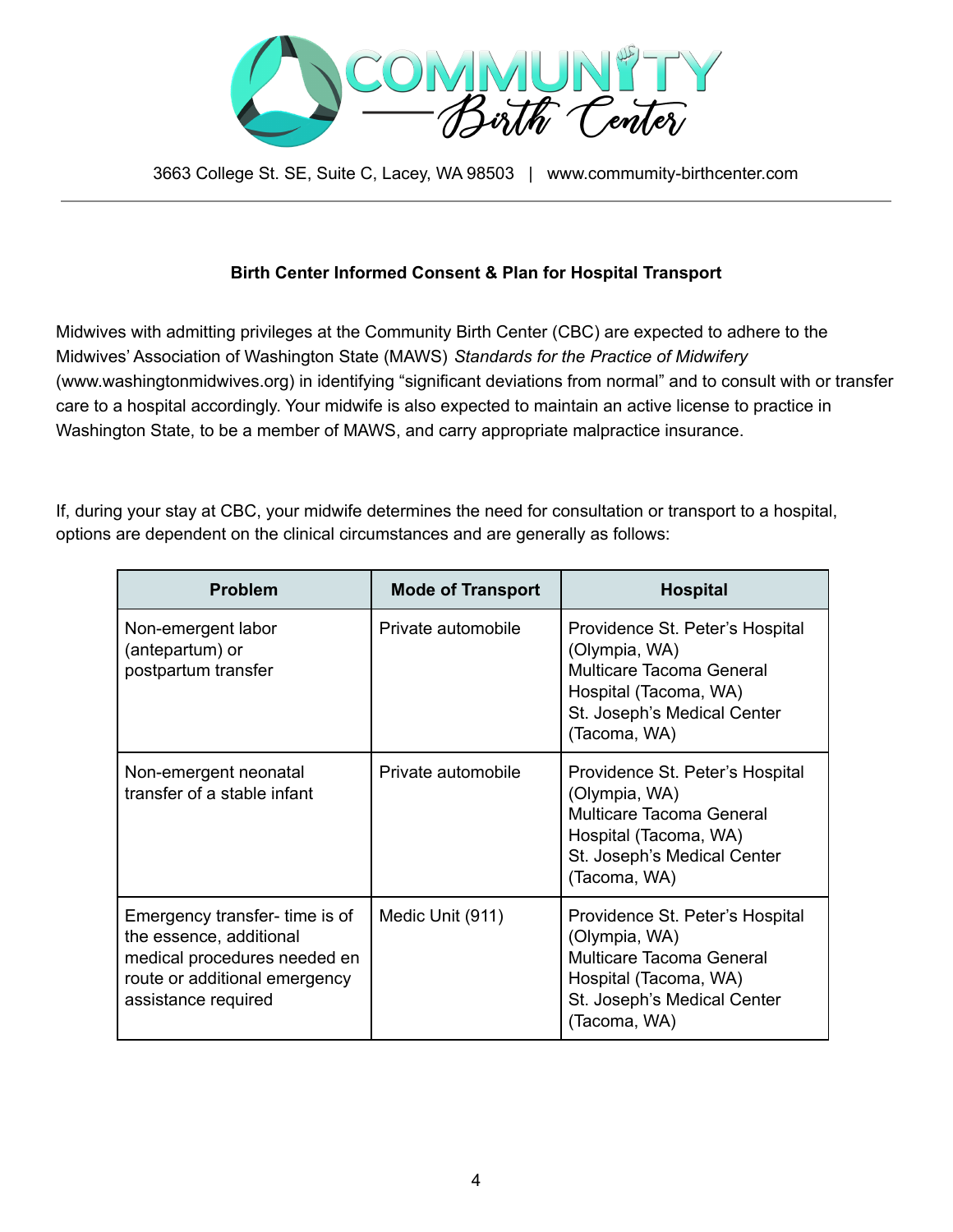

I/We have chosen to birth our baby at the Community Birth Center attended by a midwife with admitting privileges.

I/We understand that admission to CBC in labor is contingent upon the normal progress of this pregnancy, compliance with routine prenatal care and upholding the client responsibilities as outlined and discussed with me by my midwife.

I/We understand that narcotic and epidural pain medications, vacuum extractor, forceps and Cesarean Section *are not available at CBC* and need for any of the above are indications for transport to hospital.

I/We understand that there are medications available at CBC for the control of shock, seizure, and post-partum hemorrhage and newborn resuscitation equipment is on site. Emergency medications may be used *in addition* to transport to hospital.

I/We understand that birth is not without risk and that there is no guarantee of the outcome of birth in any setting*, in or out of the hospital.*

I/We understand the potential risks, benefits, and responsibilities involved in choosing an out-of-hospital birth at CBC and am/are willing to accept these.

I/We understand that CBC cannot be held responsible for the clinical care provided by my

Client's signature example of the state of the state of the state of the state of the state of the state of the state of the state of the state of the state of the state of the state of the state of the state of the state

Partner's signature \_\_\_\_\_\_\_\_\_\_\_\_\_\_\_\_\_\_\_\_\_\_\_\_\_\_\_\_\_\_\_\_\_\_\_\_\_\_\_ Date \_\_\_\_\_\_\_\_\_\_\_\_\_\_\_\_\_\_\_\_\_\_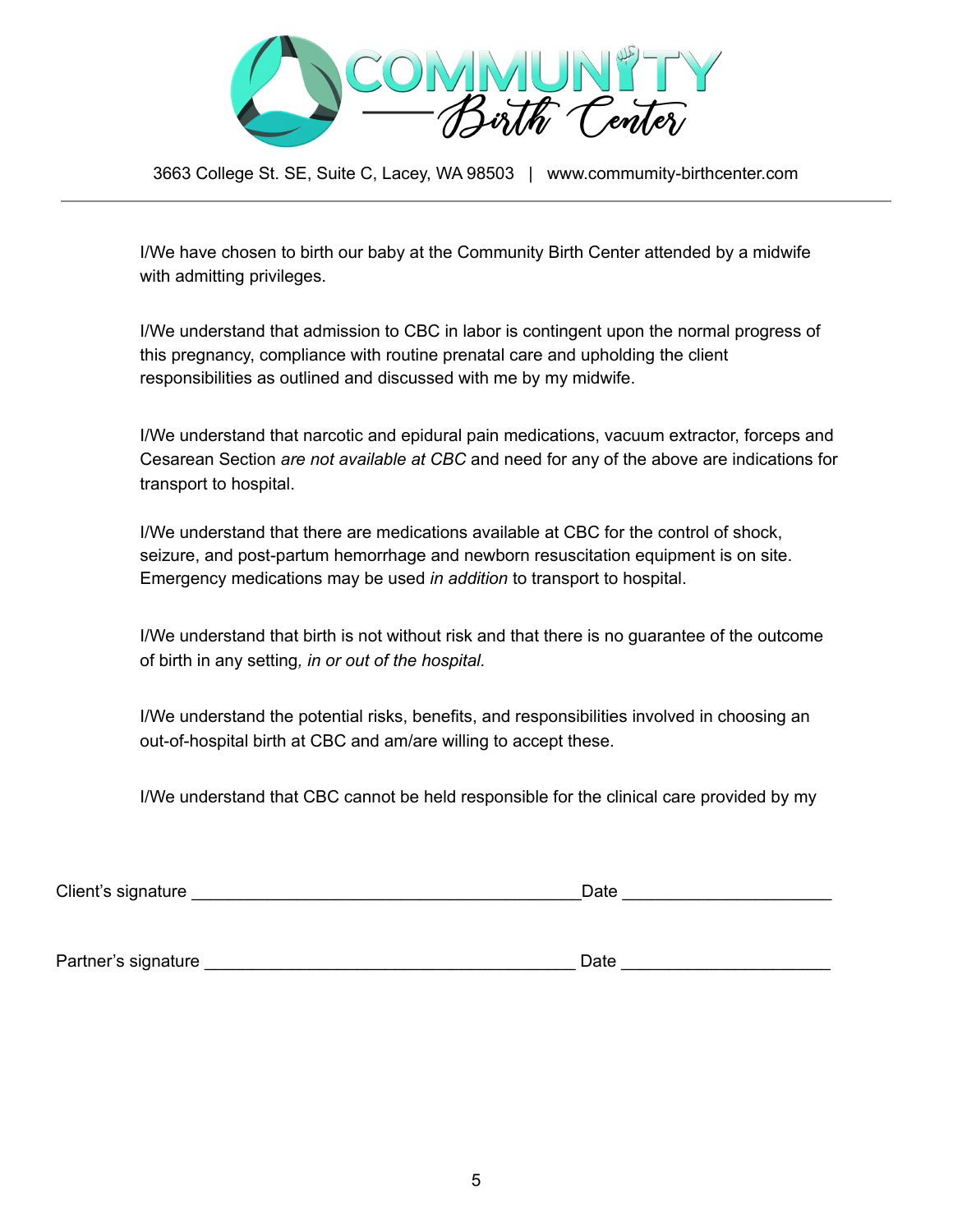

# **Financial Contract**

## **This document describes our policies regarding payment for facility fees**

**Insurance –** We accept **Apple Health and most major insurance carriers** for facility (birth center) fees. **●** We will bill your insurance company a facility fee for mother and baby after your delivery and stay at Community Birth Center. If you transfer in labor to the hospital before delivery, the baby facility fee will NOT be billed.

**●** You are responsible for all deductibles, co-pays, and/or co-insurance as allowed under your health policy.

**●** There is a non-refundable \$100 registration fee that is due at the time of registration with paperwork. This payment is applied to any outstanding balances or deducibles owed to the Community Birth Center.

**●** Our billing service (Island Billing Services) will verify your insurance benefits and provide you with a written statement of expected out of pocket costs for the facility fee if you request it. You can reach Island Billing at: 360-632-4435 or islandbilling@gmail.com.

**Private Pay –** If you are not eligible for Apple Health or insurance coverage through the Washington Health Benefit exchange, or if your insurance plan does not cover our services, you may choose to private pay for the facility fees. Island Billing will contact you for payment prior to your birth.

● No portion of this charge is refundable after the onset of active labor and/or admission to the birth center

## *\*\*We accept cash, personal check, credit cards or electronic payments\*\**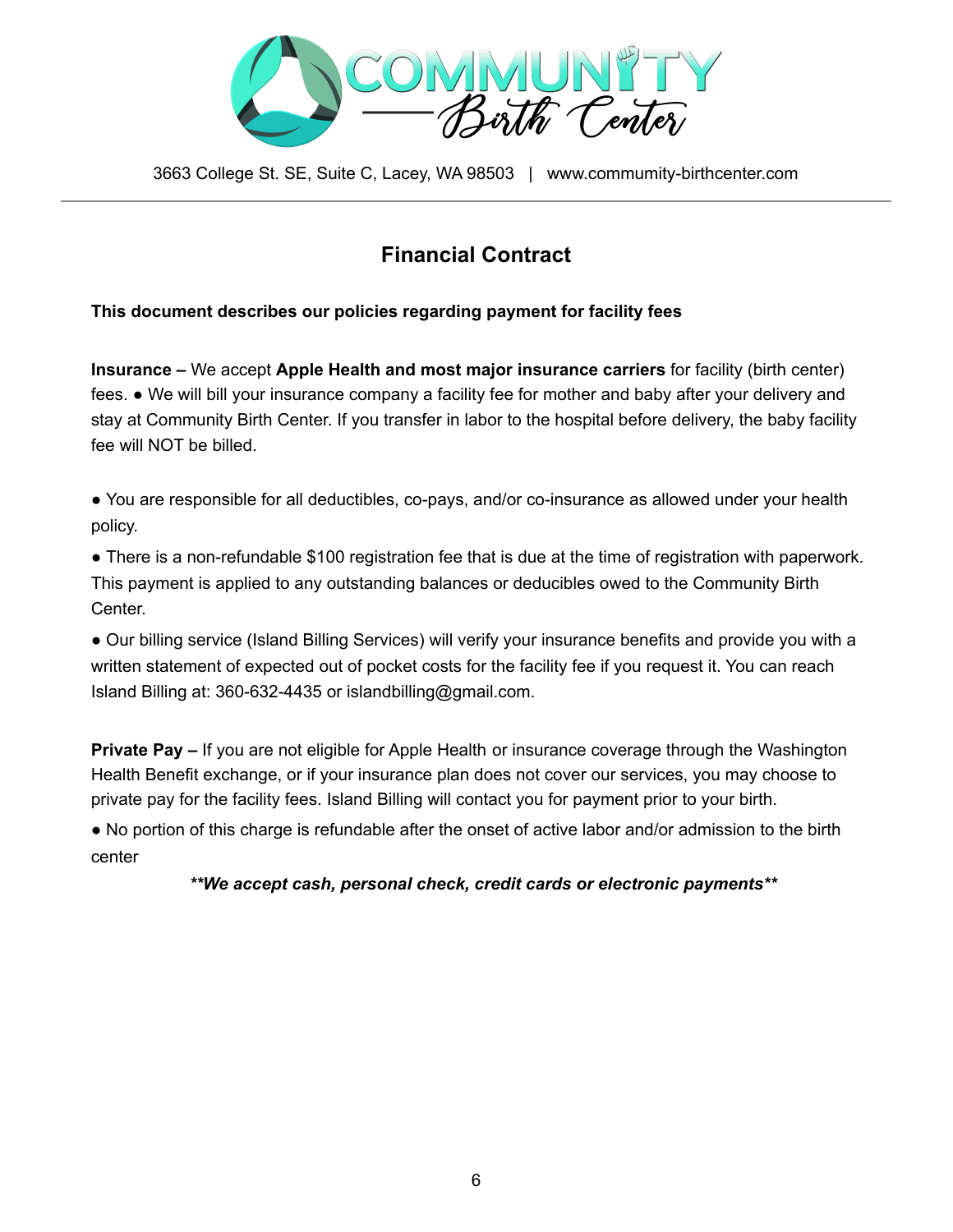

## **Acknowledgement and Insurance Payment Authorization**

**\_\_\_\_\_** I hereby authorize the Community Birth Center or any of its representatives be paid directly by my insurance company.

I hereby authorize Community Birth Center or any of its representatives to release any information necessary to process my insurance claim.

\_\_\_\_\_ I HAVE READ AND UNDERSTAND THIS FINANCIAL CONTRACT AND HAVE HAD FULL OPPORTUNITY TO HAVE ALL OF MY QUESTIONS ANSWERED.

I UNDERSTAND THAT INSURANCE COVERAGE IS NOT A GUARANTEE OF PAYMENT AND THAT ULTIMATELY, I AM RESPONSIBLE FOR PAYING MY BILL.

Date:\_\_\_\_\_\_\_\_\_\_\_\_\_\_\_\_\_\_\_\_\_\_\_

Signature of client:\_\_\_\_\_\_\_\_\_\_\_\_\_\_\_\_\_\_\_\_\_\_\_\_\_\_\_\_\_\_

Signature of spouse, partner, or guardian (if client is a minor: \_\_\_\_\_\_\_\_\_\_\_\_\_\_\_\_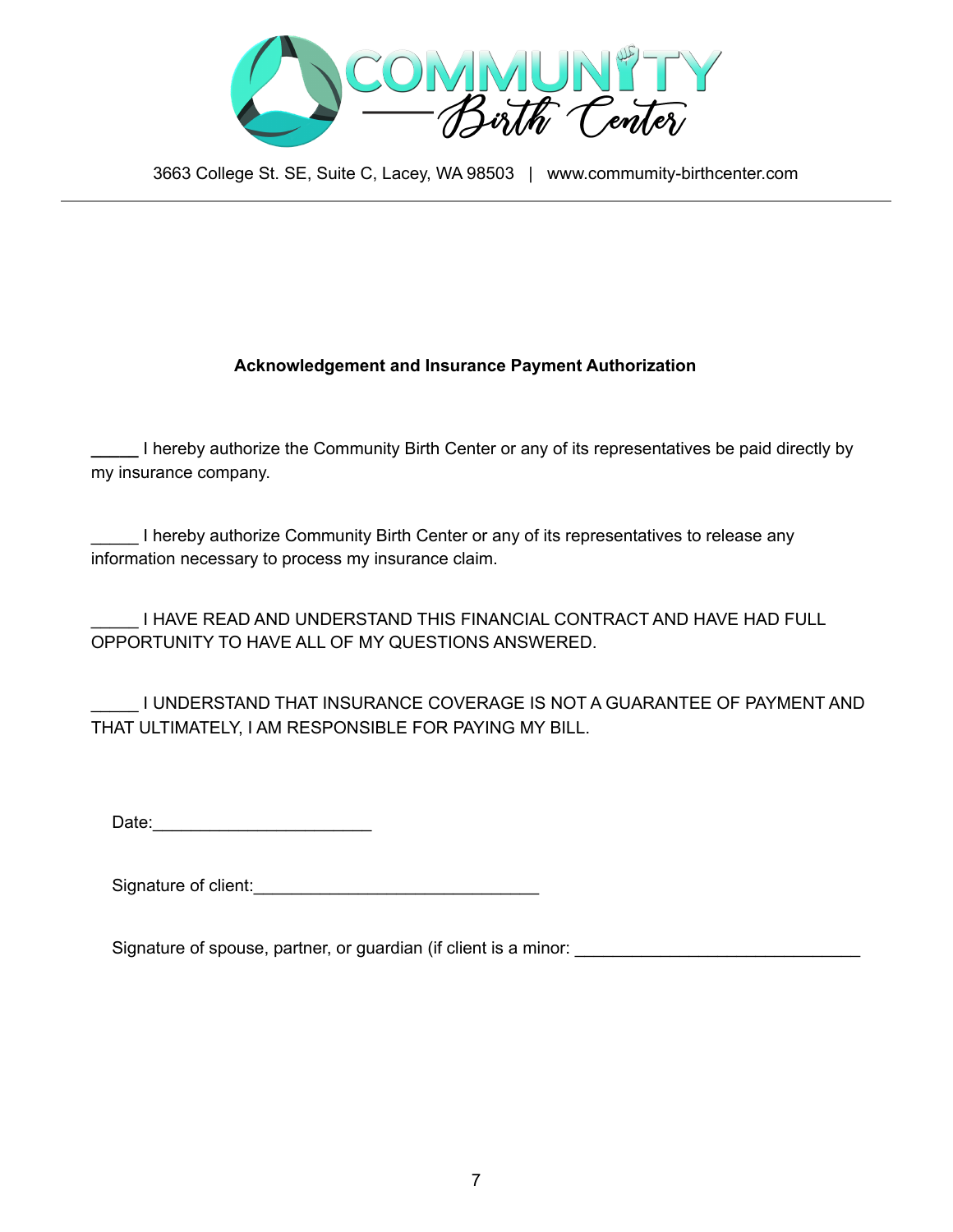

### **Informed Consent for Nitrous Oxide use in labor**

Client Name:

Nitrous oxide is a tasteless, odorless gas which can be used to provide some degree of pain relief during labor, delivery, or postpartum procedures - such as suturing or certain rare emergency procedures.

Women who use nitrous oxide in labor are fully awake, aware of their surroundings, and able to respond rationally to questions and directions. Nitrous oxide typically causes a state of relaxation, euphoria, and a reduction or elimination of anxiety. It offers some degree of pain relief for most people, though absolute relief will not be achieved.

Nitrous oxide is self-administered by inhalation through a mask. The midwife will provide you with initial guidance on when to inhale the gas in order to achieve its maximum benefits. The laboring woman will inhale the gas about 45 seconds before the peak of a contraction. If being used for pain relief for a postpartum procedure, the woman will inhale throughout the procedure as she desires. The effects cease within seconds of stopping inhalation.

Nitrous oxide has not been shown to affect labor patterns, impact the strength of contractions, or cause depressed respirations (breathing problems) in babies after birth.

Side effects of nitrous oxide for the mother may include: tingling sensations, sensations of heaviness in legs/thighs, laughter, a sense of detachment or disassociation from the environment, sluggishness, nausea, vomiting, and headache. All of these side effects are temporary.

I cannot use nitrous oxide if I cannot hold my own face mask, have pernicious anemia or a B12 deficiency, or if the nitrous oxide unit is being used by another client. Nitrous oxide is not available at home birth.

I have read the above on use of nitrous oxide, its risks, benefits, and alternatives. I accept and understand that the use of nitrous oxide has limitations and risks and that absolute pain relief cannot be guaranteed. I have had the opportunity to have my questions answered to my satisfaction.

| Client signature |  |
|------------------|--|
|------------------|--|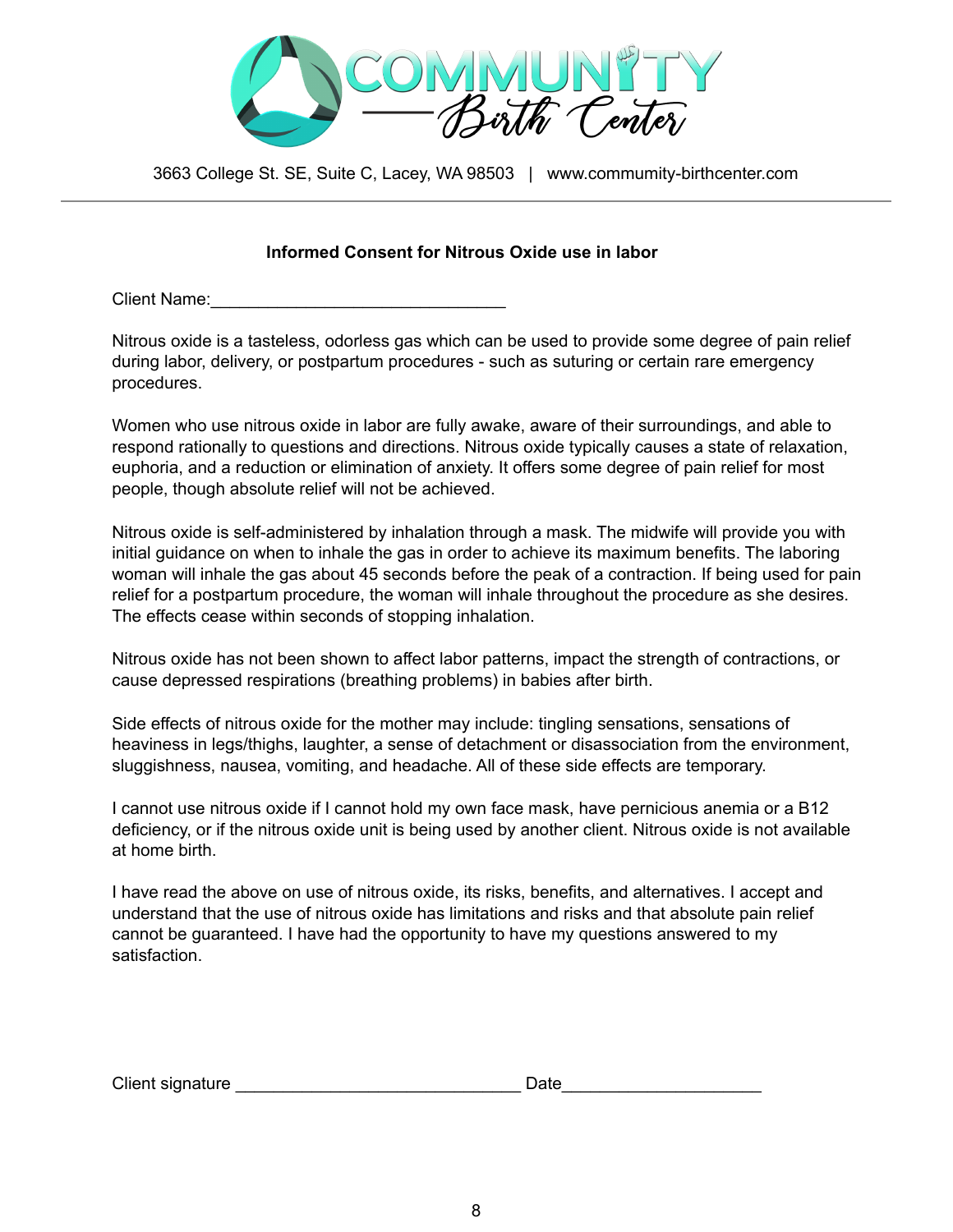

## **Non-Covered Service Agreement for Use of Nitrous Oxide**

Client Name

The midwives at Community Birth Center offers nitrous oxide for pain relief during labor, birth, and the immediate postpartum. The nitrous oxide is administered as a premixed inhalant of 50% nitrous oxide to 50% oxygen. At this concentration, nitrous oxide is used for analgesia (partial pain relief without loss of consciousness), NOT as anesthesia (pain relief with loss of consciousness). Nitrous oxide used in this manner is not considered medically necessary and therefore is not covered by insurance. We cannot and will not bill your insurance company.

There is a private pay fee of \$300 for use of inhaled nitrous oxide during labor, delivery, and the immediate postpartum. This fee is not prorated or increased in relation to how much nitrous oxide is used.

If you use nitrous oxide for less than 15 minutes prior to delivery and decide you do not like it, the charge is \$50 for the disposable parts.

If you do not choose to use nitrous oxide for labor and delivery, you may still use it for postpartum procedures such as suturing and certain rare emergency measures. For postpartum use only, a \$100 fee is applied regardless of the amount of time it was used.

I acknowledge that I will be charged a fee of \$300 for the use of nitrous oxide during my labor, delivery, and immediate postpartum. This fee will be charged regardless of the amount of nitrous oxide used.

\_\_\_\_ I acknowledge that if I use nitrous oxide in the immediate postpartum period *only,* I will be charged \$100.

\_\_\_\_ I acknowledge that if I use nitrous oxide for less than 15 minutes I will be charged \$50 for the disposable parts.

I have read and understand the non-covered services agreement for use of nitrous oxide during labor, delivery, and the immediate postpartum and have had the opportunity to have my questions answered to my satisfaction. I understand nitrous oxide is not available at home birth.

\_\_\_\_\_\_\_\_\_\_\_\_\_\_\_\_\_\_\_\_\_\_\_\_\_\_\_\_\_\_\_\_\_\_\_\_\_\_\_\_\_\_\_\_\_\_\_\_\_\_\_\_\_\_\_\_\_\_\_\_\_\_\_\_\_\_\_\_\_\_\_\_\_\_\_\_\_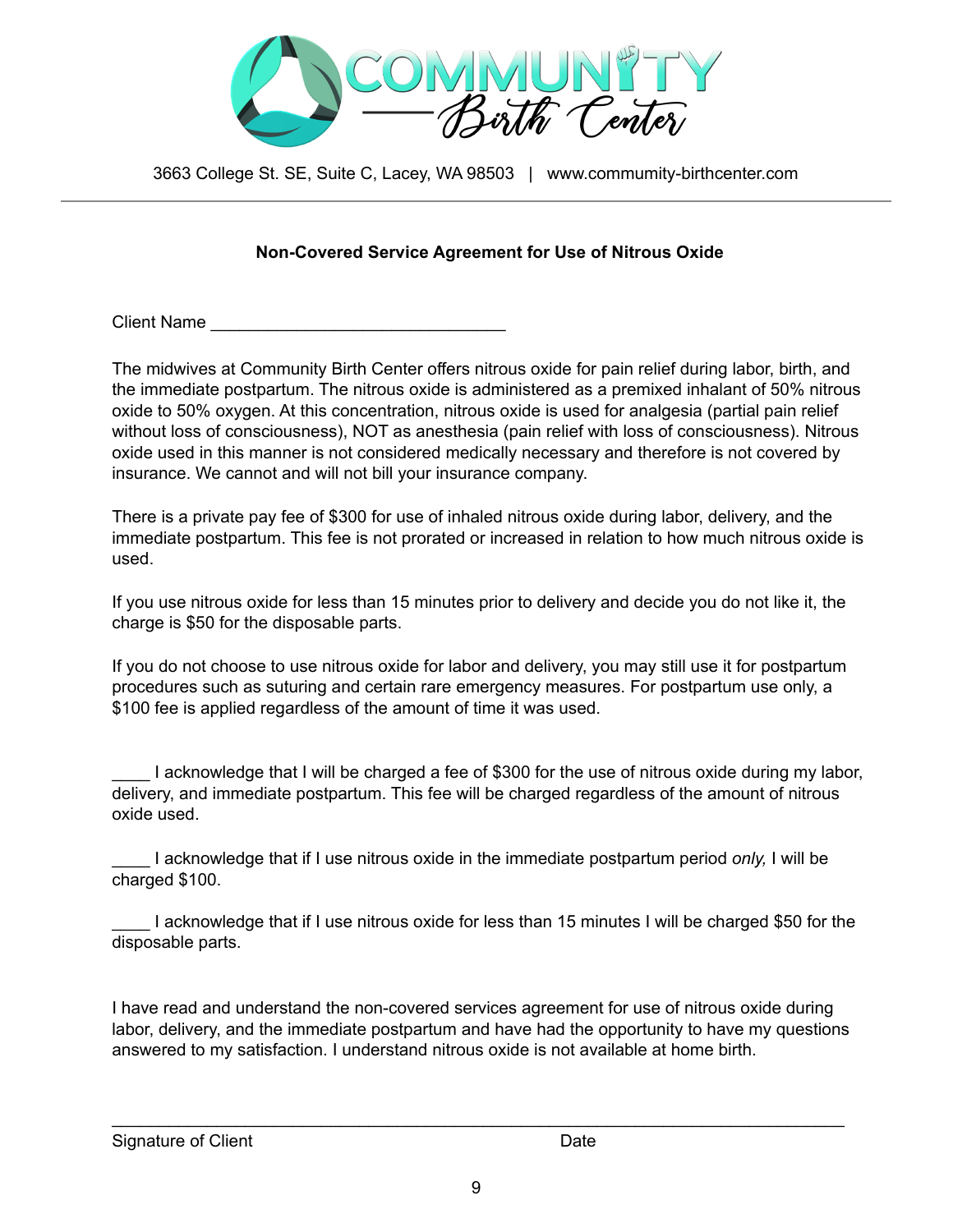

## **Acknowledgment of Receipt**

I have had the opportunity to review CBC's:

● **HIPAA Notice of Privacy Practices** which describes how my health information is used and shared. I understand that PSMBC has the right to change this Notice at any time.

**● Client Bill of Rights**, which lists my rights as a client.

\_\_\_\_\_\_\_\_\_\_\_\_\_\_\_\_\_\_\_\_\_\_\_\_\_\_\_\_\_\_\_\_\_\_\_\_\_\_\_\_

I may obtain a personal copy of either document by request or by visiting www.communitybirth-center.com

\_\_\_\_\_\_\_\_\_\_\_\_\_\_\_\_\_\_\_\_\_\_\_\_\_\_\_\_\_\_\_\_\_\_\_\_\_\_\_\_ \_\_\_\_\_\_\_\_\_\_\_\_\_\_\_\_\_\_\_\_\_\_\_

Signature Date **Date** 

Print your name